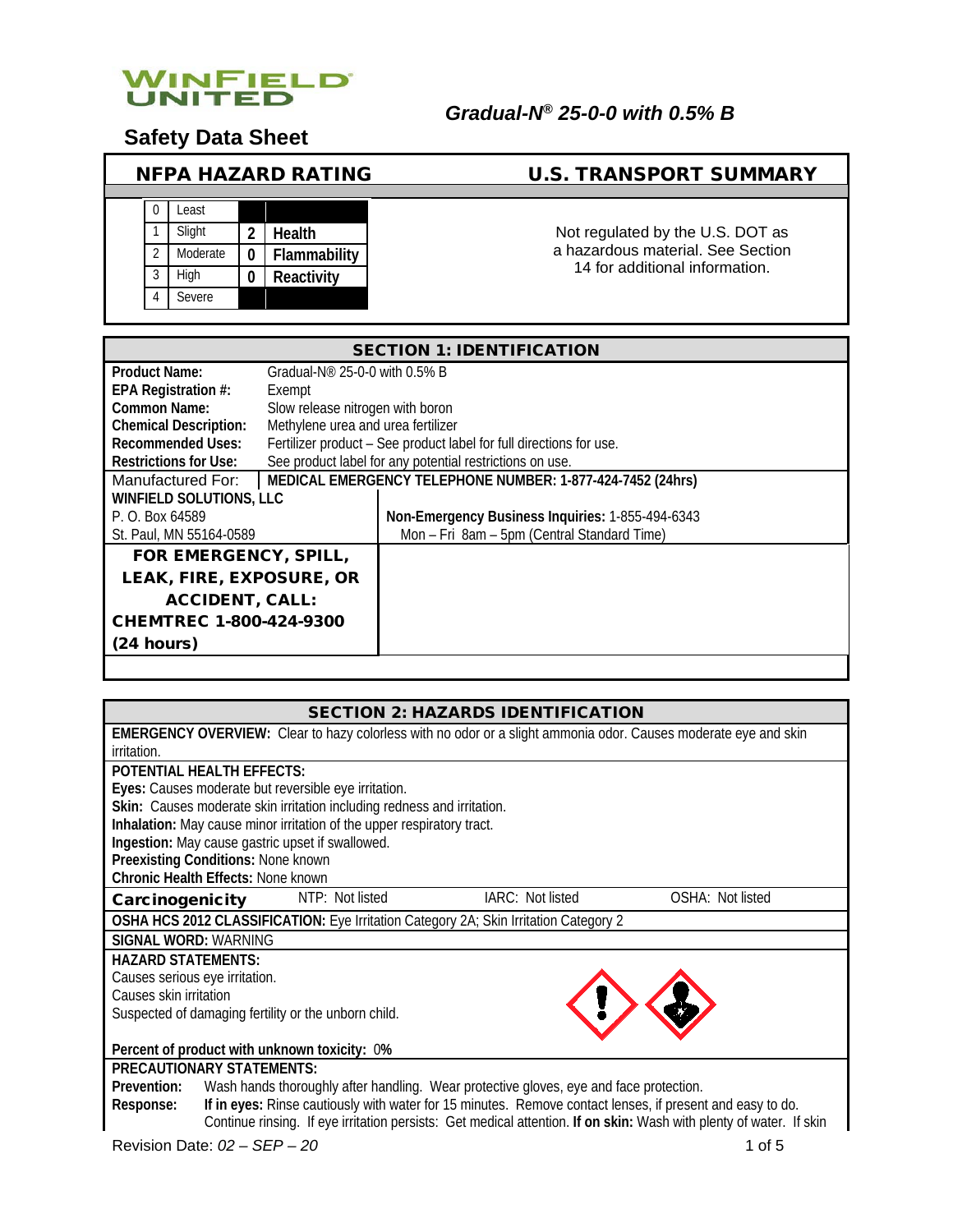irritation occurs: Get medical attention. Take off contaminated clothing and wash before reuse. Get medical attention if you feel unwell. **Storage:** See Section 7 for storage information. **Disposal:** See Section 13 for disposal information.

| <b>SECTION 3: COMPOSITION/INFORMATION ON INGREDIENTS</b>                                                                              |                 |              |  |
|---------------------------------------------------------------------------------------------------------------------------------------|-----------------|--------------|--|
| Ingredient                                                                                                                            | $%$ (wt)        | CAS Reg. $#$ |  |
| Urea                                                                                                                                  | $39.0 - 43.0\%$ | 57-13-6      |  |
| Urea formaldehyde polymer                                                                                                             | $12.0 - 15.0\%$ | 9011-05-6    |  |
| Boric acid                                                                                                                            | $1.0 - 4.0\%$   | 10043-35-3   |  |
|                                                                                                                                       |                 |              |  |
| . OPD مطرحين مطلوعين وكالمتحين الطباط الطلوع المعامل المتحاجات والمستحدث والمصطرح ومعرضه الملطان الموثلا والمتحام والمستخلف والمستخلة |                 |              |  |

\*Ingredients not specifically listed are non-hazardous and are considered to be confidential business information under 29 CFR 1910.1200(i).

See Section 8 for exposure limits.

#### SECTION 4: FIRST AID MEASURES Inhalation: Remove person from contaminated area to fresh air and assist breathing as needed. Seek medical attention if irritation occurs. **Ingestion:** Seek medical attention or call a poison control center for treatment advice. Do not induce vomiting unless instructed to do so by a poison control center or doctor. Do not give anything by mouth to an unconscious person. Eyes: Flush eyes with clean water for at least 15 minutes. Lift eyelids to facilitate irrigation. If present, remove contact lenses after 5 minutes and continue rinsing. Seek medical attention if irritation persists. **Skin:** Remove contaminated clothing and wash before re-using. Flush skin with water and then wash with soap and water. Seek medical attention if irritation persists.

## SECTION 5: FIRE FIGHTING MEASURES

**Suitable Extinguishing Media:** Carbon dioxide, dry chemical, foam, water spray or fog **Special Fire Fighting Procedures:** Wear NIOSH/MSHA approved self-contained breathing apparatus and full bunker gear. Dike area to prevent runoff and contamination of water sources. Dispose of fire control water later. Avoid breathing vapors; keep upwind.

**Hazardous Combustion Products:** Ammonia and oxides of nitrogen may be evolved at elevated temperatures. **Unusual Fire and Explosion Hazards:** None known

## SECTION 6: ACCIDENTAL RELEASE MEASURES

**Personal Precautions:** Refer to Section 8 for personal protective equipment to be worn during containment and clean-up of a spill involving this product.

**Environmental Precautions:** Do not allow spilled product to enter sewers or waterways.

**Methods for Containment:** Contain spilled product by diking area with sand or earth.

**Methods for Clean-up:** Cover contained spill with an inert absorbent material such as sand, vermiculite or other appropriate material. Vacuum, scoop, or sweep up material and place in a container for disposal. Do not place spilled material back in original container.

**Other Information:** None known

## SECTION 7: HANDLING AND STORAGE

**Handling:** Ensure adequate ventilation during handling and use. Immediately clean up spills that occur during handling. Keep containers closed when not in use. Practice good hygiene after using this material, especially before eating, drinking, smoking, using the toilet, or applying cosmetics.

**Storage:** Store in cool, dry areas away from children, food and feed products in an area away from incompatible substances. Protect packaging from physical damage. Protect from exposure to fire. Maintain product above minimum storage temperature. Long term storage may result in settling of solids, formation of crystals, and/or insoluble polymers. Avoid storage or transfer using copper bearing, zinc-clad, or aluminum vessels or equipment.

**Minimum Storage Temperature:** 45°F

**Other Precautions:** Consult Federal, state and local laws and regulations pertaining to storage.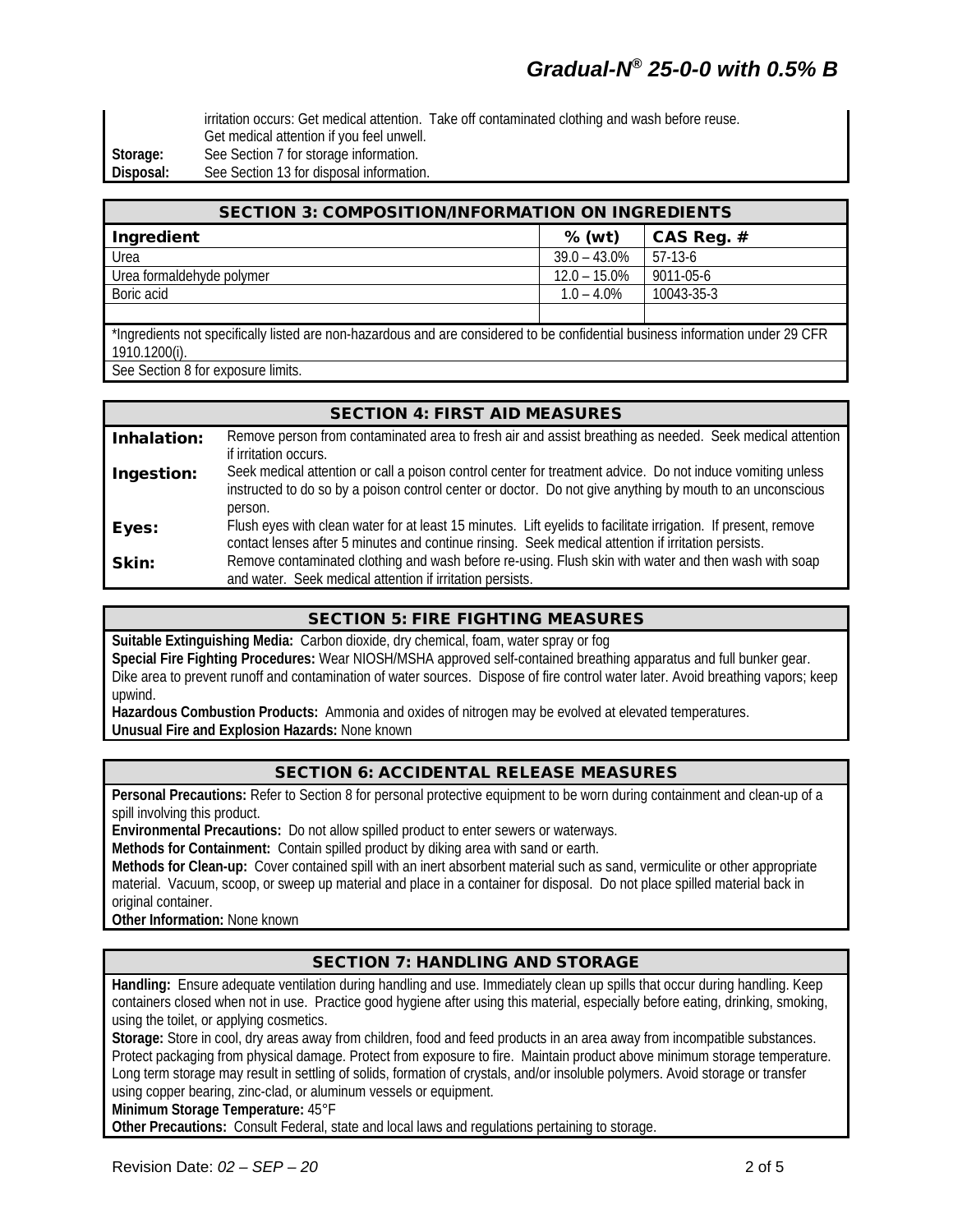| <b>SECTION 8: EXPOSURE CONTROLS/PERSONAL PROTECTION</b>                                                                                                                                                                                                                      |                 |                                                                                                                                                                                             |           |
|------------------------------------------------------------------------------------------------------------------------------------------------------------------------------------------------------------------------------------------------------------------------------|-----------------|---------------------------------------------------------------------------------------------------------------------------------------------------------------------------------------------|-----------|
| <b>Exposure Guidelines</b>                                                                                                                                                                                                                                                   |                 |                                                                                                                                                                                             |           |
| Component:                                                                                                                                                                                                                                                                   | <b>OSHA PEL</b> | <b>ACGIHTLV</b>                                                                                                                                                                             | NIOSH REL |
| Boric acid                                                                                                                                                                                                                                                                   |                 | 2 mg/m $3$ (TWA);<br>6 mg/m3 (STEL)                                                                                                                                                         |           |
|                                                                                                                                                                                                                                                                              |                 |                                                                                                                                                                                             |           |
| Respiratory Protection: For most well-ventilated conditions, no respiratory protection should be needed. If airborne<br>concentrations exceed exposure limits, use a NIOSH approved air-purifying respirator with cartridges/canisters approved for<br>general particulates. |                 |                                                                                                                                                                                             |           |
| <b>Engineering Controls:</b>                                                                                                                                                                                                                                                 |                 | Local Exhaust: Provide general or local exhaust ventilation systems to maintain airborne<br>concentrations below OSHA PELs or other specified exposure limits. Local exhaust ventilation is |           |
| preferred.                                                                                                                                                                                                                                                                   |                 |                                                                                                                                                                                             |           |
| Protective Gloves: Wear chemically protective gloves to prevent exposure to skin.                                                                                                                                                                                            |                 |                                                                                                                                                                                             |           |
| Eye Protection: To avoid contact with eyes, wear chemical safety goggles or safety glasses and full face shield. Contact                                                                                                                                                     |                 |                                                                                                                                                                                             |           |
| lenses are not protective eye devices. An emergency eyewash or water supply should be readily accessible to the work area.                                                                                                                                                   |                 |                                                                                                                                                                                             |           |
| Other Protective Clothing or Equipment: Wear long-sleeve shirt, long pants and shoes plus socks to prevent skin contact.                                                                                                                                                     |                 |                                                                                                                                                                                             |           |
| Work/Hygienic Practices: Never eat, drink, nor use tobacco in work areas. Practice good hygiene after using this material,                                                                                                                                                   |                 |                                                                                                                                                                                             |           |
| especially before eating, drinking, smoking, using the toilet, or applying cosmetics.                                                                                                                                                                                        |                 |                                                                                                                                                                                             |           |
|                                                                                                                                                                                                                                                                              |                 |                                                                                                                                                                                             |           |
|                                                                                                                                                                                                                                                                              |                 |                                                                                                                                                                                             |           |

| <b>SECTION 9: PHYSICAL AND CHEMICAL PROPERTIES</b> |                                                                           |                                      |                           |
|----------------------------------------------------|---------------------------------------------------------------------------|--------------------------------------|---------------------------|
| <b>Physical State:</b>                             | Liauid                                                                    | Specific Gravity ( $H_2O=1$ ):       | $1.20$ (typical)          |
| Vapor Pressure (mm Hg):                            | Not determined                                                            | Density (Ibs/gallon):                | 10.0 lbs/gallon (typical) |
| Vapor Density (Air=1):                             | Not determined                                                            | <b>Melting Point/Freezing Point:</b> | 32°F (approx.)            |
| Solubility in Water (wt %):                        | Complete                                                                  | <b>Boiling Point/Range:</b>          | $212^{\circ}$ F (approx.) |
| Viscosity:                                         | Not determined                                                            | pH:                                  | >8.0                      |
| Appearance and odor:                               | Clear to slightly hazy liquid with<br>no odor to a slight ammonia<br>odor | <b>Flash Point:</b>                  | Not determined            |

## SECTION 10: STABILITY AND REACTIVITY

**Reactivity:** None known

**Chemical Stability:** Product is stable at ambient temperature and pressure, under normal storage and handling conditions. Product will form insoluble polymers if stored for long periods of time or at a lowered pH. There may be some settling of solids if the product is stored for long periods of time.

**Possibility of Hazardous Reactions:** None known

**Conditions to Avoid:** Avoid excessive heat and freezing temperatures.

**Incompatible Materials:** Strong bases and acids.

**Hazardous Decomposition Products:** None known

## SECTION 11: TOXICOLOGICAL INFORMATION

| <b>ACUTE TOXICITY</b>            |                                                                                                       |
|----------------------------------|-------------------------------------------------------------------------------------------------------|
| Eye Effects:                     | Causes moderate but reversible eye irritation.                                                        |
| <b>Skin Effects:</b>             | Causes moderate skin irritation. Estimated LD50 >4,000 g/kg                                           |
| <b>Acute Inhalation Effects:</b> | May cause minor irritation of the upper respiratory tract but is not anticipated to be acutely toxic. |
| <b>Acute Oral Effects:</b>       | Estimated LD50 > 5,500 mg/kg                                                                          |
| <b>Specific Target Organ</b>     | None known                                                                                            |
| Toxicity:                        |                                                                                                       |
| <b>CHRONIC TOXICITY</b>          |                                                                                                       |
| <b>Chronic Effects:</b>          | None known                                                                                            |
| Carcinogenicity:                 | Chronic exposure to formaldehyde, that may be present in this material, has been linked to            |
|                                  | cancer, but at exposure levels far greater than those attainable through this product.                |
| Mutagenicity:                    | No component is anticipated to have mutagenic effects.                                                |
|                                  | .                                                                                                     |

*Continued on next page*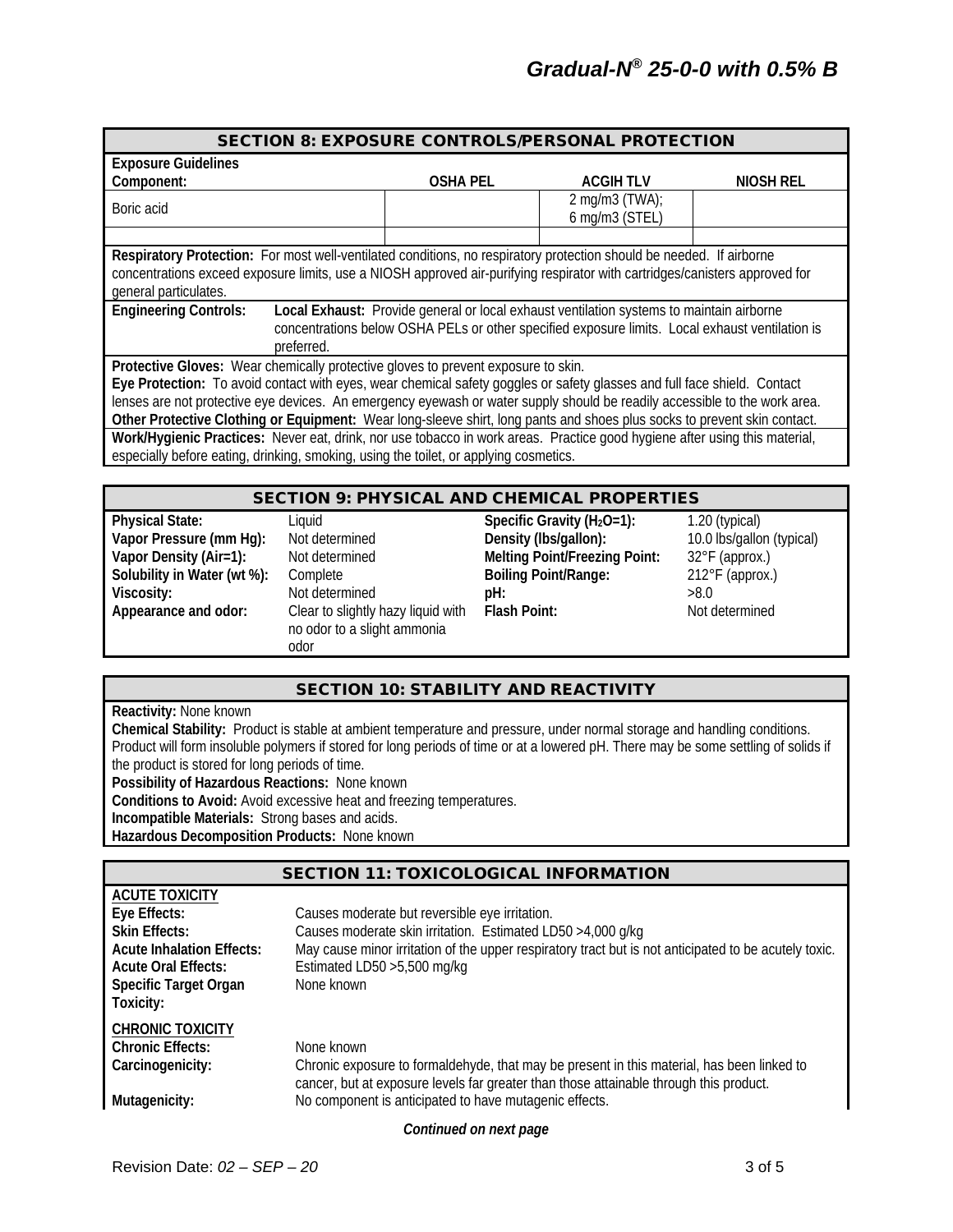# *Gradual-N® 25-0-0 with 0.5% B*

**Teratogenicity:** No component is anticipated to have teratogenic effects.<br> **Reproductive Toxicity:** Boric acid is a known reproductive toxicant in large doses Boric acid is a known reproductive toxicant in large doses. **POTENTIAL HEALTH EFFECTS: Eyes:** Causes moderate but reversible eye irritation. Skin: Causes moderate skin irritation including redness and irritation. **Inhalation:** May cause minor irritation of the upper respiratory tract.

**Ingestion:** May cause gastric upset if swallowed.

#### SECTION 12: ECOLOGICAL INFORMATION

| <b>ENVIRONMENTAL SUMMARY: Not determined</b> |                |  |  |  |
|----------------------------------------------|----------------|--|--|--|
| <b>ECOTOXICITY DATA:</b>                     |                |  |  |  |
| Fish Acute and Prolonged Toxicity:           | Not determined |  |  |  |
| <b>Aquatic Invertebrate Acute Toxicity:</b>  | Not determined |  |  |  |
| <b>Aquatic Plant Toxicity:</b>               | Not determined |  |  |  |
| <b>Bird Acute and Prolonged Toxicity:</b>    | Not determined |  |  |  |
| Honeybee Toxicity:                           | Not determined |  |  |  |
| <b>ENVIRONMENTAL EFFECTS:</b>                |                |  |  |  |
| Soil Absorption/Mobility:                    | Not determined |  |  |  |
| Persistence and degradability:               | Not determined |  |  |  |
| <b>Bioaccumulative Potential:</b>            | Not determined |  |  |  |
| Other adverse effects:<br>Not determined     |                |  |  |  |

#### SECTION 13: DISPOSAL CONSIDERATIONS

**Waste:** Dispose of in accordance with applicable Federal, state and local laws and regulations. **Container:** Triple rinse and recycle the container or dispose of in accordance with Federal, state and local laws and regulations. **RCRA Characteristics:** It is the responsibility of the individual disposing of this product to determine the RCRA classification and hazard status of the waste.

| <b>SECTION 14: TRANSPORT INFORMATION</b> |                                                                                                                        |  |  |
|------------------------------------------|------------------------------------------------------------------------------------------------------------------------|--|--|
| DOT:<br>(Ground)                         | This product is not regulated by the U.S. Department of Transportation as a hazardous material for ground<br>shipment. |  |  |
| IMDG:<br>(Sea)                           | This product is not regulated by the IMDG code as a hazardous material for shipment by sea.                            |  |  |
| IATA:<br>(Air)                           | This product is not regulated by the IATA as a hazardous material for air shipment.                                    |  |  |
| TDG:<br>(Canada)                         | This product is not regulated by the TDG as a hazardous material for ground shipment.                                  |  |  |

#### SECTION 15: REGULATORY INFORMATION

**TSCA Inventory:** All components are listed on the TSCA inventory. **SARA Title III Information: Section 302 - Extremely hazardous substances:** None listed **Section 311/312 – Hazard Categories:** Immediate (Acute) **Section 313 –** The following chemicals are subject to the reporting requirements of Section 313 of Title III, Superfund Amendments and Reauthorization Act of 1986 and 40 CFR 372: None listed **CERCLA -** This product contains the following chemicals which have a reportable quantity (RQ) under the Comprehensive Environmental Response, Compensation, and Liability Act (CERCLA): None listed **California Proposition 65:** This product does not contain any chemicals known to the state of California to cause cancer and/or

reproductive harm.